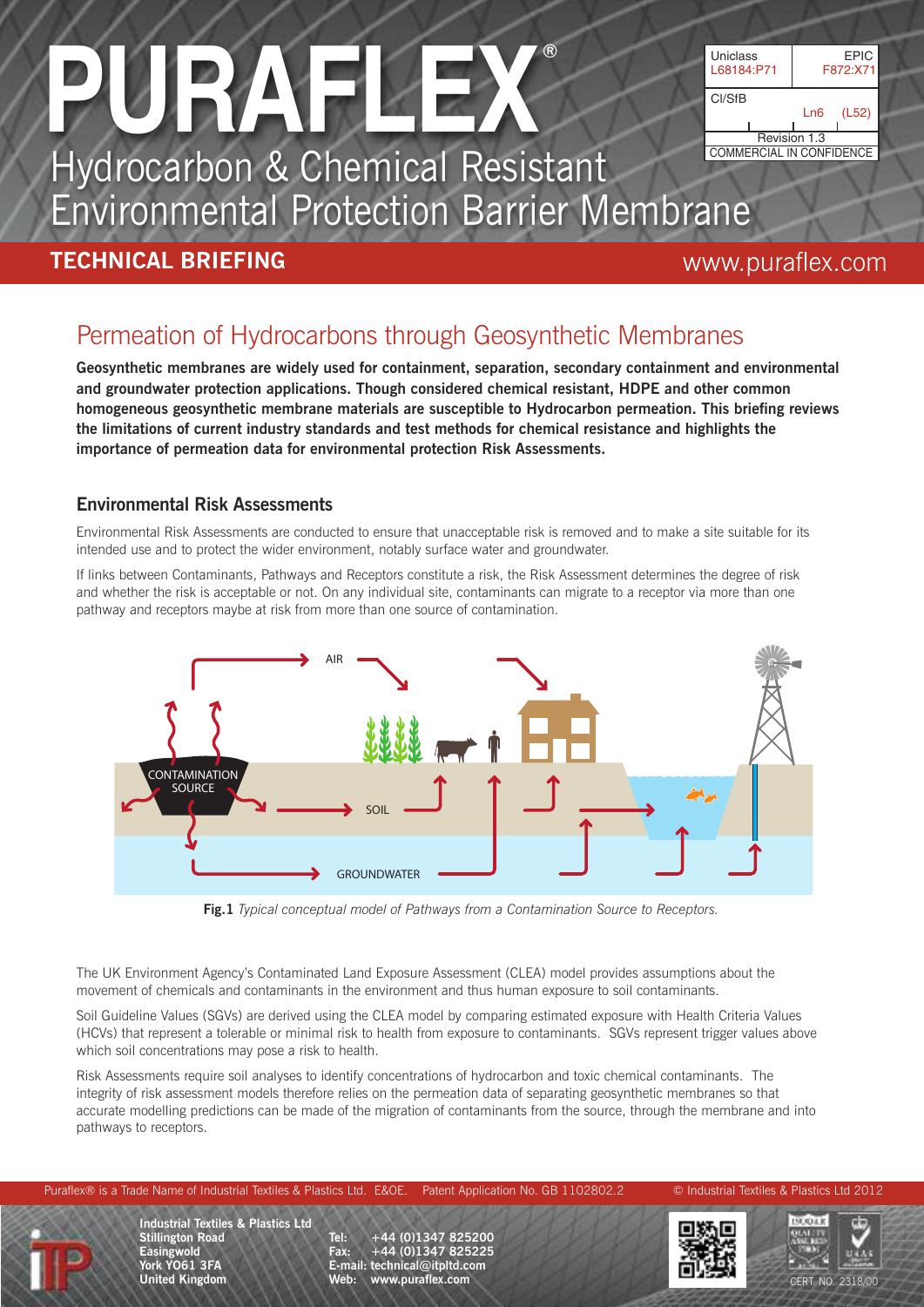#### **TECHNICAL BRIEFING**

#### **Chemical Resistance – Geosynthetic Membranes**

Current geosynthetic membranes are available in a range of polymer materials, including Butyl, CSPE, Polychloroprene, EPDM, HDPE, LLDPE, fPP and EIAs. These are homogeneous constructions whereby the membrane is made of the same polymer throughout.

A membrane's Chemical Resistance is determined by the polymer's molecular properties. In particular, Polarity is a key characteristic in determining chemical resistance; it defines the material's solubility and it follows that the higher the solubility, the higher the permeation rate.

It is important to make the distinction between a membrane being resilient to a hydrocarbon and a membrane being effective as a barrier to permeation. HDPE is widely regarded as chemical resistant but it is not a particularly effective barrier against hydrocarbons. HDPE is a hydrocarbon and since "like is soluble in like", hydrocarbons permeate relatively easily through HDPE.

Contaminated soil risk assessments commonly report on over 60 contaminant hydrocarbons. Some of the more significant are illustrated in Fig. 2 which compares permeation rates between common homogeneous geomembrane polymer materials and a new patented barrier membrane, Puraflex, specifically developed for resistance to hydrocarbons.

Limited chemical resistance data is generally available and material selection is often made on a 'best fit' basis, relying on industry standard chemical resistance test results (discussed below) and basic chemical resistance charts which usually provide a traffic light opinion i.e. Resistant (Green), Limited Resistance (Amber) and Unsuitable (Red). Thereafter, permeation rates can only be reduced by increasing a membrane's thickness; a membrane's thickness has to be doubled to halve the permeation rate.





#### **'Hydrocarbon Resistant'**

The term 'Hydrocarbon Resistant' may simply mean that a membrane has passed a chemical resistance test which has no obvious relationship to the membrane's ability to block a challenge hydrocarbon to a level that ensures adequate protection over time. Furthermore the vagueness of the word "hydrocarbon" can lead to false claims that a barrier good for one hydrocarbon (e.g. methane) is automatically good for a very different type of hydrocarbon (e.g. benzene).

Most materials offered as 'Hydrocarbon Resistant' are no more than HDPE membranes. Aluminium laminates are sometimes specified but these materials, originally developed as methane gas barriers, are not recommended as a barrier to hydrocarbons or for use in moist or acidic soil environments.

The Aluminium layer is susceptible to oxidation which negates any barrier properties. Since the aluminium layer itself is thin and vulnerable, it has to be sandwiched in between two layers of polyethylene and reinforced to prevent any tearing by ground movements.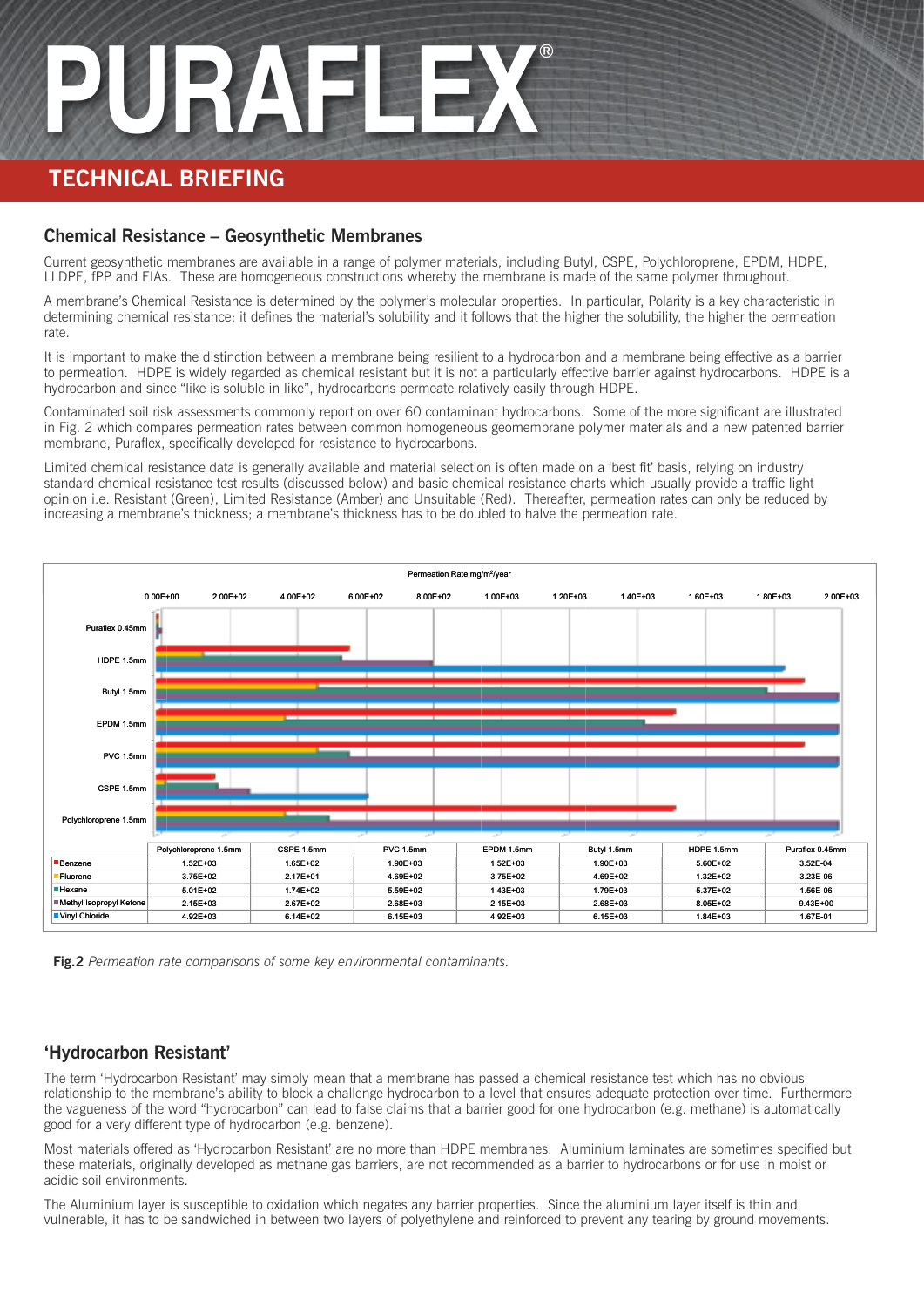## Hydrocarbon & Chemical Resistant Environmental Protection Barrier Membrane

#### www.puraflex.com

#### **Chemical Resistance – Current test methods**

Current industry standards for chemical resistance measure the physical changes to a membrane after exposure to a challenge chemical.

The American ASTM D5322 is a widely recognised test method for chemical resistance and it is incorporated within the EPA Method 9090 and ASTM D5747. The European test method procedures for EN BS 14414 & EN BS 14415 are virtually identical to ASTM D5322, the main difference being that the EN Standards define a fixed test period of 56 days, whilst the ASTM Standard allows the manufacturer to determine the duration of the test period.

The test procedure involves immersing a sample of membrane in the challenge chemical at an elevated temperature of 50  $\degree$ C for the test period after which it is inspected. Thickness, weight, tensile strength and elongation are then compared with a control sample and providing variations are within 25% of the control sample test results, the membrane is considered chemical resistant.

EN BS 14414 Method C is the relevant immersion test for hydrocarbons. This single immersion test comprises a challenge solution cocktail of 35% diesel fuel, 35% paraffin and 30% lubricating oil. The value of such a test to a design engineer is limited since the test does not report on individual constituent hydrocarbons, of which the cocktail comprises many - in different and variable ratios.

Therefore, immersion tests are indicative of the membrane's resilience to chemical attack. They are essentially gatekeepers in terms of material selection. The test results do not provide any quantitative measure of a membrane's effectiveness as a barrier.

Aluminium laminates fail the EN 14414 Method A (chemical resistance to acids for geosynthetics) and are also vulnerable to delamination with hydrocarbon vapours.



**Fig.3** *EN14414 Method A 20% Sulphuric acid Oxidation within 14 days immersion*



**Fig.4** *EN14414 Method A 2% Sulphuric acid Oxidation within 16 weeks immersion*



*Migration of vapour in reinforcement scrim of aluminium foil membranes. Delamination within 25 days exposure to diesel vapours at 50ºC*

#### **Permeation data – Measuring barrier performance**

In contrast to how well a membrane withstands chemical attack, permeation measures the rate at which the challenge chemical moves through a membrane at molecular level.

There is a common misconception that HDPE is hydrocarbon resistant. Resilient it may be to some hydrocarbons, but hydrocarbons permeate readily through homogeneous HDPE membranes, mainly because the two are of the same species, i.e. HDPE is a hydrocarbon.

A membrane's chemical resistance is determined by its molecular structure and polarity, the latter characterised by a balanced or imbalanced molecular electrical field. The rule of "like is soluble in like" means that two Polar chemicals will be soluble, as will be two Non-Polar chemicals. Conversely, a Non-Polar and a Polar chemical will be insoluble. Since both hydrocarbons and HDPE are Non-Polar molecules, solubility is higher and therefore Permeability is greater.

Polarity (actually a composite of two factors, Polar and Hydrogen Bonding) is measurable and therefore can be illustrated graphically by plotting Hansen Solubility Parameters.

The sphere in Fig. 6 represents the solubility parameters of HDPE and those for typical industrial contaminants are represented by the satellites. The closer a red hydrocarbon satellite is to the green HDPE sphere, the more "like" it is and therefore the more soluble it is and therefore the more permeable the chemical will be through HDPE.



#### **Fig.6**

*HSPs of generic HDPE and hydrocarbons. Typical compatible hydrocarbons such as Benzene and Toluene (in blue) are shown as being inside the green sphere that represents HDPE.*

*Thus Benzene has a higher Solubility in HDPE and will therefore have a higher permeation rate.*

*Other chemicals (e.g. Alcohols, Ketones) are outside the sphere (in red) and therefore are not so soluble in HDPE.*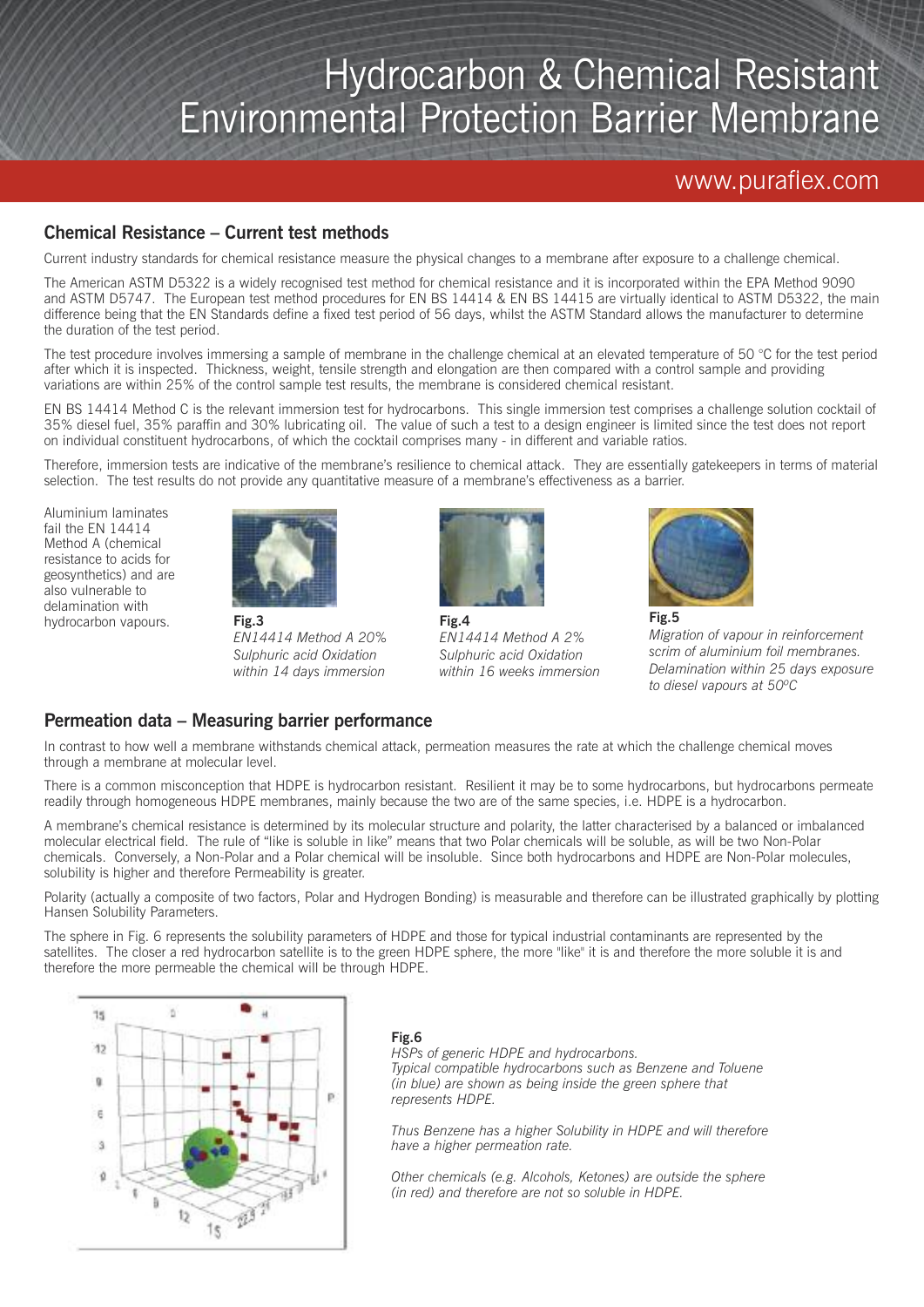#### **TECHNICAL BRIEFING**

#### **New Barrier Membrane Technology**

Puraflex is a new chemical resistant barrier membrane material specifically developed for its resistance to hydrocarbons and toxic industrial chemicals. Developed by Industrial Textiles & Plastics Ltd, a manufacturer of chemical protective clothing materials and membranes resistant to chemical and biological warfare agents, its patented technology incorporates a multilayer structure incorporating both Polar and Non-Polar polymers.

The outer surfaces of the barrier membrane comprise Non-Polar polyolefinic polymers - insoluble to Polar chemicals but soluble to Non-Polar chemicals and Hydrocarbons. The Polar core sandwiched in the middle of the membrane is the effective barrier to Hydrocarbons and other Non-Polar chemicals as illustrated in Fig.8.



#### **Fig.7** *Since both HDPE and Hydrocarbons are Non-Polar, hydrocarbons will permeate more readily through the membrane*

**Fig.8** *Puraflex incorporates a Polar core which provides the barrier to hydrocarbons*

This multilayer composite construction provides enhanced barrier performance against a wider chemical spectrum for Polar and Non-Polar challenge chemicals. The benefit can be illustrated by comparing the concentration gradients for a typical non-Polar hydrocarbon (Benzene) across a homogeneous HDPE membrane and Puraflex.

Assuming a soil concentration of 100 mg/kg of Benzene at a 20 °C soil temperature without any soil moisture partition coefficient applied, at equilibrium, the concentration gradient for Benzene is linear across a HDPE membrane. However across Puraflex, there is an abrupt change as the Benzene reaches the Polar core region of the membrane. This results in a significantly lower Permeation Rate.





#### **Fig.9**

*Concentration gradient of Benzene across a 1500 micron generic HDPE membrane Permeation Rate: 5.69x102 mg/m2/year (569.0 mg/m2/year)*

#### **Fig.10**

*Concentration gradient of Benzene across a 450 micron Puraflex multi-layer membrane Permeation Rate: 3.52x10-4 mg/m2/year (0.000352 mg/m2/year)*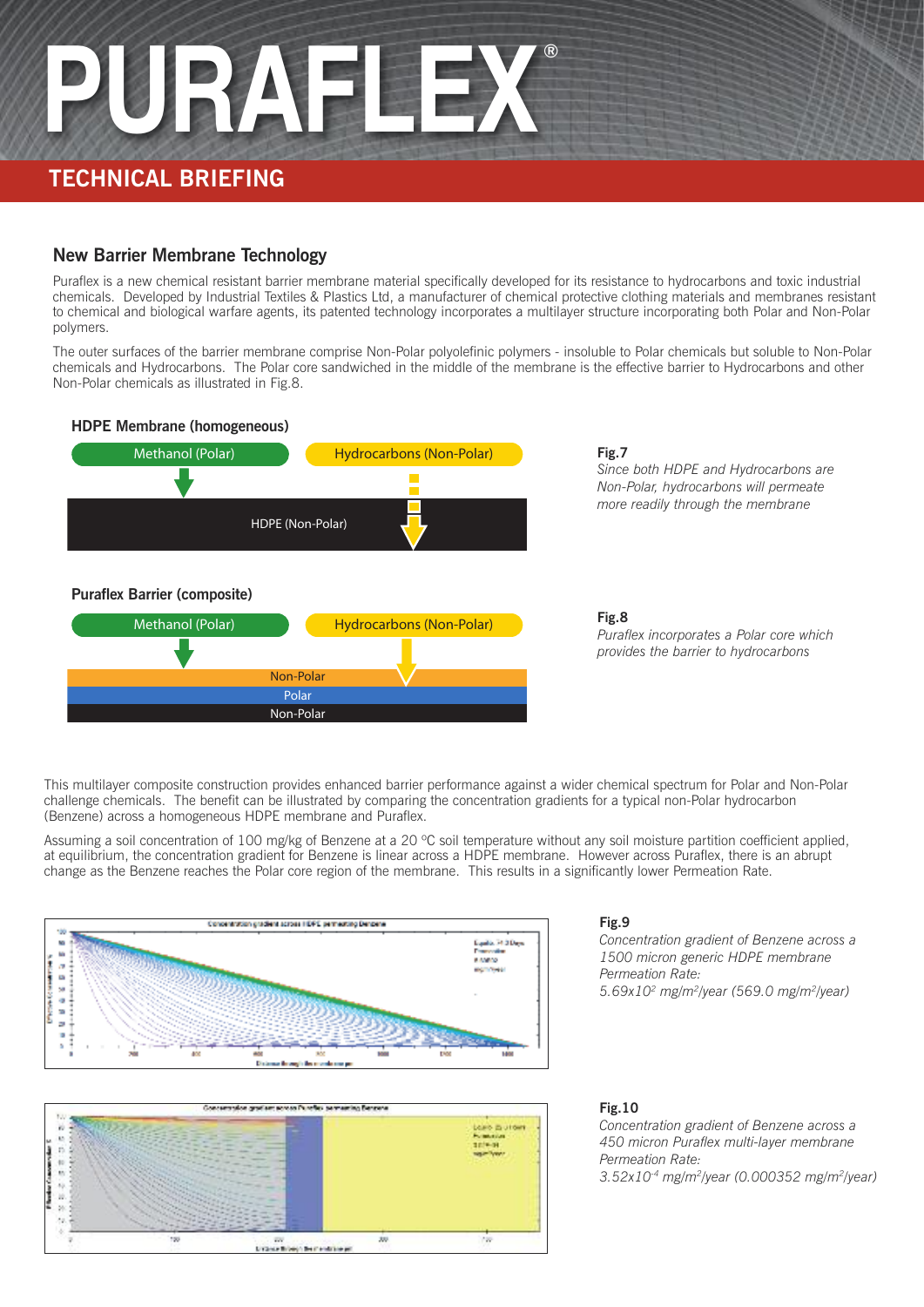## Hydrocarbon & Chemical Resistant Environmental Protection Barrier Membrane

#### www.puraflex.com

Risk assessments report on Total Petroleum Hydrocarbons (TPHs) comprising Aliphatic and Aromatic Hydrocarbons, as well as on Halogenated Hydrocarbons. Benzene, Toluene, Ethylbenzene and Xylene (BTEX) are well known Aromatic hydrocarbons and the permeation data for these compare as follows:



#### BTEX - Steady State Permeation Rates ISO 15105 - 2B

**Fig.11** *BTEX Permeation rate comparisons between generic HDPE and Puraflex*

Puraflex has been subjected to an extensive chemical resistance test programme. In addition to the industry standard ASTM D5322, EN BS 14414 and EN BS 14415 immersion tests, individual Total Petroleum Hydrocarbons (TPH) and Halogenated Hydrocarbons have been tested to ASTM D5322 at 100% concentration.

#### **Soil Moisture Partition Coefficient**

Permeation data is therefore essential in determining the effectiveness of a geosynthetic membrane. However in order to make use of this data, a number of site-specific factors need to be taken in to consideration.

Permeation rates are particularly influenced by contaminant soil concentration, toxic additivity, soil temperature and soil moisture levels.

Soil moisture has the most significant influence on the effective concentration levels at the face of a geosynthetic membrane. As soil moisture increases, the more a hydrocarbon will partition away from the moisture-laden soil and congregate on the surface of the membrane, thus increasing its Effective Concentration.

|                       | Soil<br><b>Analysis</b><br>mg/kg           | Soil<br><b>Moisture</b><br>$10\%$                                            | Soil<br><b>Moisture</b><br>20% | Soil<br><b>Moisture</b><br>30% |
|-----------------------|--------------------------------------------|------------------------------------------------------------------------------|--------------------------------|--------------------------------|
|                       | <b>No Partition</b><br>Coefficient applied | <b>Effective Concentration mg/kg</b><br><b>Partition Coefficient applied</b> |                                |                                |
| Chlorophenol          | 100                                        | 170                                                                          | 170                            | <b>180</b>                     |
| <b>Vinyl Chloride</b> | 100                                        | 890                                                                          | 1,100                          | 1,360                          |
| <b>Benzene</b>        | <b>100</b>                                 | 6,650                                                                        | 7,450                          | 8,450                          |

**Fig.12**

*Soil Moisture content significantly influences Effective Concentration at the surface of the membrane*

The Effective concentration depends upon the chemical's solubility and this can be seen by the different chemicals in Fig. 12.

With any geomembrane, a concentration level of 100mg/kg Benzene measured by soil analysis will have an Effective Concentration of over 6,000 mg/kg at the surface of the membrane in a 10% soil moisture environment. In Polarity terms, the non-polar hydrocarbon migrates away from the Polar water molecules.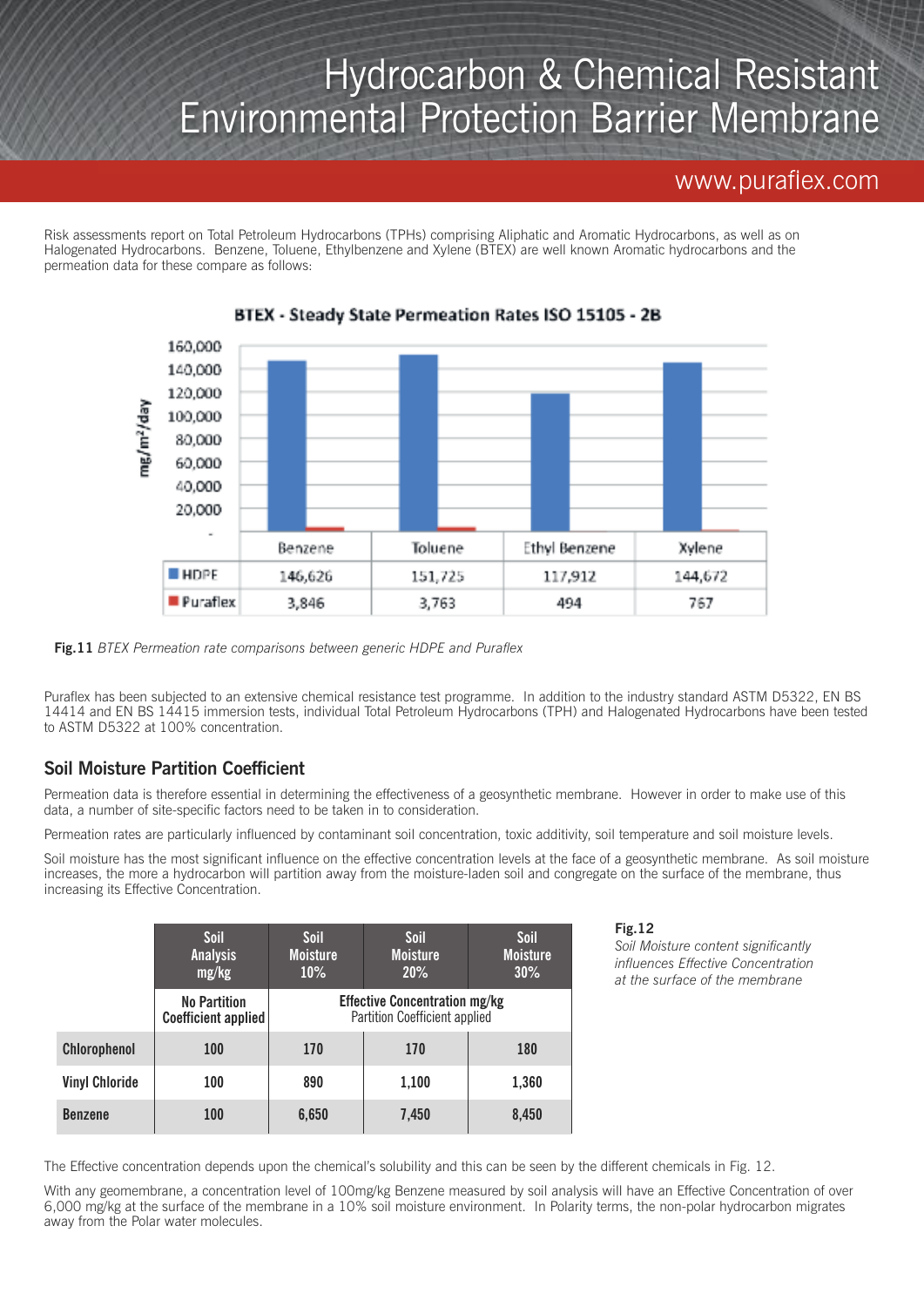#### **TECHNICAL BRIEFING**

#### **Permeation Modeller Software**

Puraflex Permeation Modeller is a software program designed specifically to meet the needs of environmental consultants and design engineers, it is a powerful and effective program that calculates site-specific permeation rates for soil contaminants. The software uses Hansen Solubility Parameters for estimating permeation and has been calibrated via extensive absorption and permeation tests.

Following a contaminated soil test analysis, contaminant concentrations are uploaded into the program. Key variables directly influencing contaminant permeation rates (soil temperature, soil moisture content, soil density etc.) are entered and the software then calculates the project-specific permeation rates.

Using the appropriate soil densities, the Standard software also calculates the Permeated data in mg/kg/year for importing directly into environmental risk assessment modelling software programs such as the UK Environment Agency's CLEA Model. The Professional software upgrade version calculates vapour migration in  $g/cc$  and  $\mu m/m<sup>3</sup>$ .



#### **Fig.13**

*Puraflex Permeation Modeller uploads soil contaminant concentrations, provides for sitespecific conditions and calculates permeation rates for Risk Assessment models*

#### *A software upgrade to the Professional version is also available to report on Vapour Phase migration.*

The Standard Puraflex Permeation Software is available free of charge to qualified environmental consultants and design engineers. For your copy, available on disk or by email, please contact: Puraflex Technical Support Tel: +44 (0)1347 825221 or Email: puraflex@itpltd.com.

#### **Summary**

Limited chemical resistance data is generally available and often charts provided by geosynthetic membrane manufacturer's list chemicals as simply Resistant, Limited Resistance or Unsuitable.

Current Industry Standards for Chemical Resistance are narrow in scope and value. Tests are limited to immersion tests which measure changes to the physical characteristics of the membrane to a challenge chemical. They therefore provide a measure of the membrane's resilience to a challenge chemical. Test results do not provide any quantitative measure of a membrane's performance.

It is important to make the distinction between a membrane being resilient to a hydrocarbon and a membrane being effective as a barrier to permeation.

Quantitative barrier performance is determined by the membrane's permeation rate. For Risk Assessment models, permeation data requires further interpretation since permeation is heavily influenced by site-specific variables. Soil moisture, temperature and density also need to be factored in to establish the appropriate site-specific permeation rates for each hydrocarbon before incorporating permeation rates in Risk Assessment models.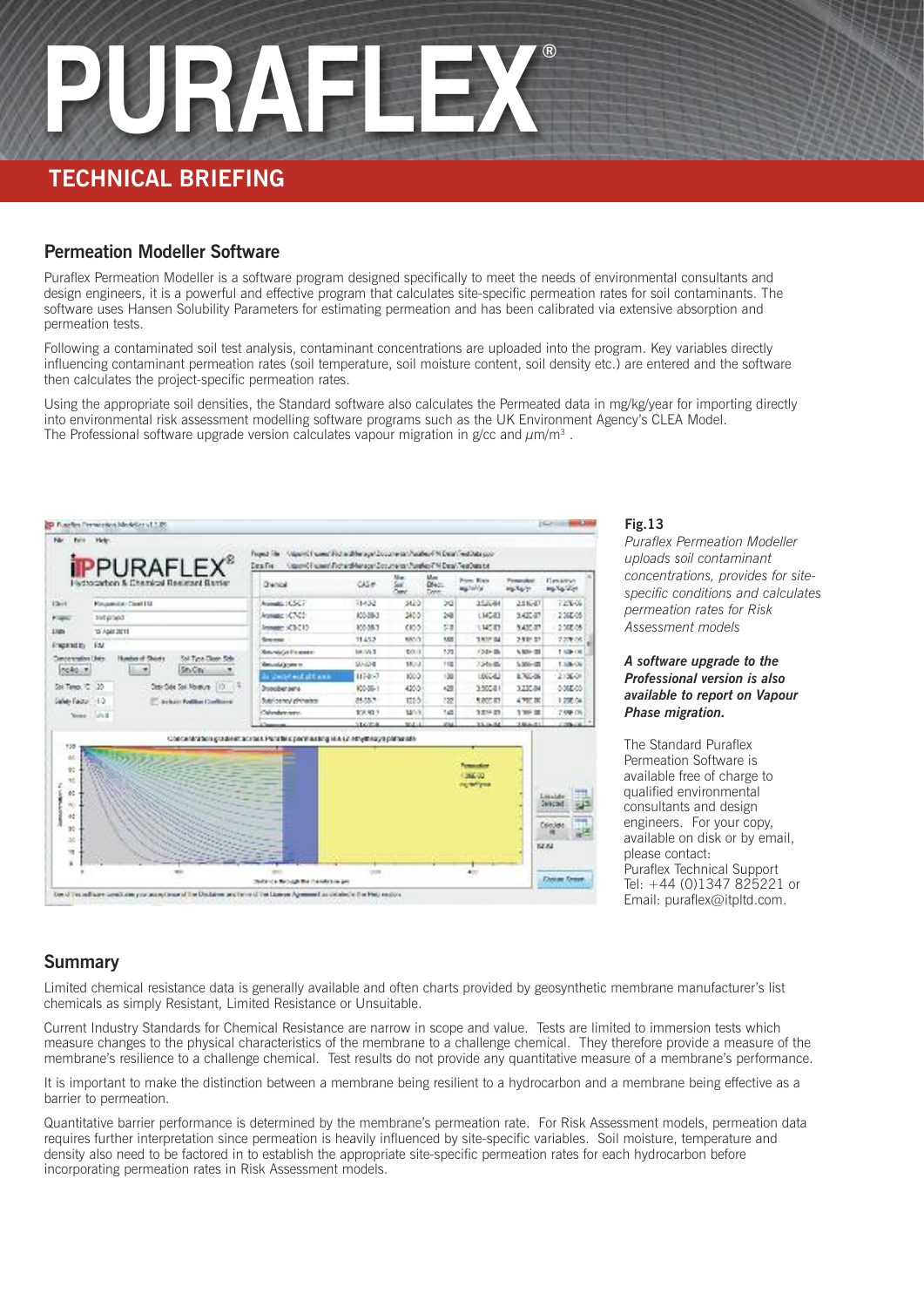## Hydrocarbon & Chemical Resistant Environmental Protection Barrier Membrane

www.puraflex.com

### DESIGN SOLUTIONS

Detailed CAD drawings are available. Puraflex can be supplied with or without adhesive backing to suit any design requirement and a DPC version provides a gas tight solution for cavity walls. We recommend that only Approved Installers and Approved Inspectors are commissioned to ensure that the barrier is correctly installed and independently inspected to verify that it will perform as intended.











#### **1. PURAFLEX BARRIER**

#### **Puraflex BARRIER is an extruded membrane comprising protective polymeric layers on both sides of a chemical resistant inner core.**

The outer polymeric layers protect the inner core barrier and are thermally-weldable to facilitate installation with conventional welding equipment.

Roll Size: 2.1 x 50m Weight: 48kg/roll

**One-piece pre-fabricated panels** with seams welded under factory controlled conditions are also available.

#### **2. PURAFLEX TANK**

**Puraflex TANK incorporates a bituminous adhesive on one side for tanking applications.**

The adhesive is protected by a removable silicone release paper.

Roll Size: 1.0 x 10m Weight: 20kg/roll

#### **3. PURAFLEX DPC**

**Puraflex DPC incorporates an embossed surface finish for damp proof course installations.**

Roll Size: 600mm x 30m Weight: 8.5kg/roll

#### **4. INSTALLATION**

**Classed as a GBR-P polymeric geosynthetic barrier for covered installations, it is installed using conventional hot-air wedge welding equipment.**

Seam welding speeds of up to 4m/min enable installers to complete installations quickly and efficiently. Best practice installation instructions provide detailed information on quality controls, site preparation, welding method and parameters, repair procedures and the sampling & testing of welded seams. Drawings are also included to provide the detail when connecting to concrete structures, pipe penetrations, flanges and drains.

#### **5. QUALITY ASSURANCE**

#### **Puraflex Approved Distributor.**

Design and technical advice is available from stockholding Puraflex Approved Distributors.

#### **Puraflex Approved Installer.**

Puraflex Approved Installers are experienced and certified installers of geosynthetic membranes and gas barriers accredited to BS EN 13067 Plastics Welding Personnel – Qualification testing of welders – thermoplastics welded assemblies.

#### **Puraflex Approved Inspector.**

Verification of barrier installation by independent Puraflex Approved Inspectors includes visual inspections of the entire barrier membrane surface, seam welds, penetration seals, Non-Destructive Testing of seam welds, porosity testing (to detect any holes in the installation) and photographs of all penetration seals and any repairs.